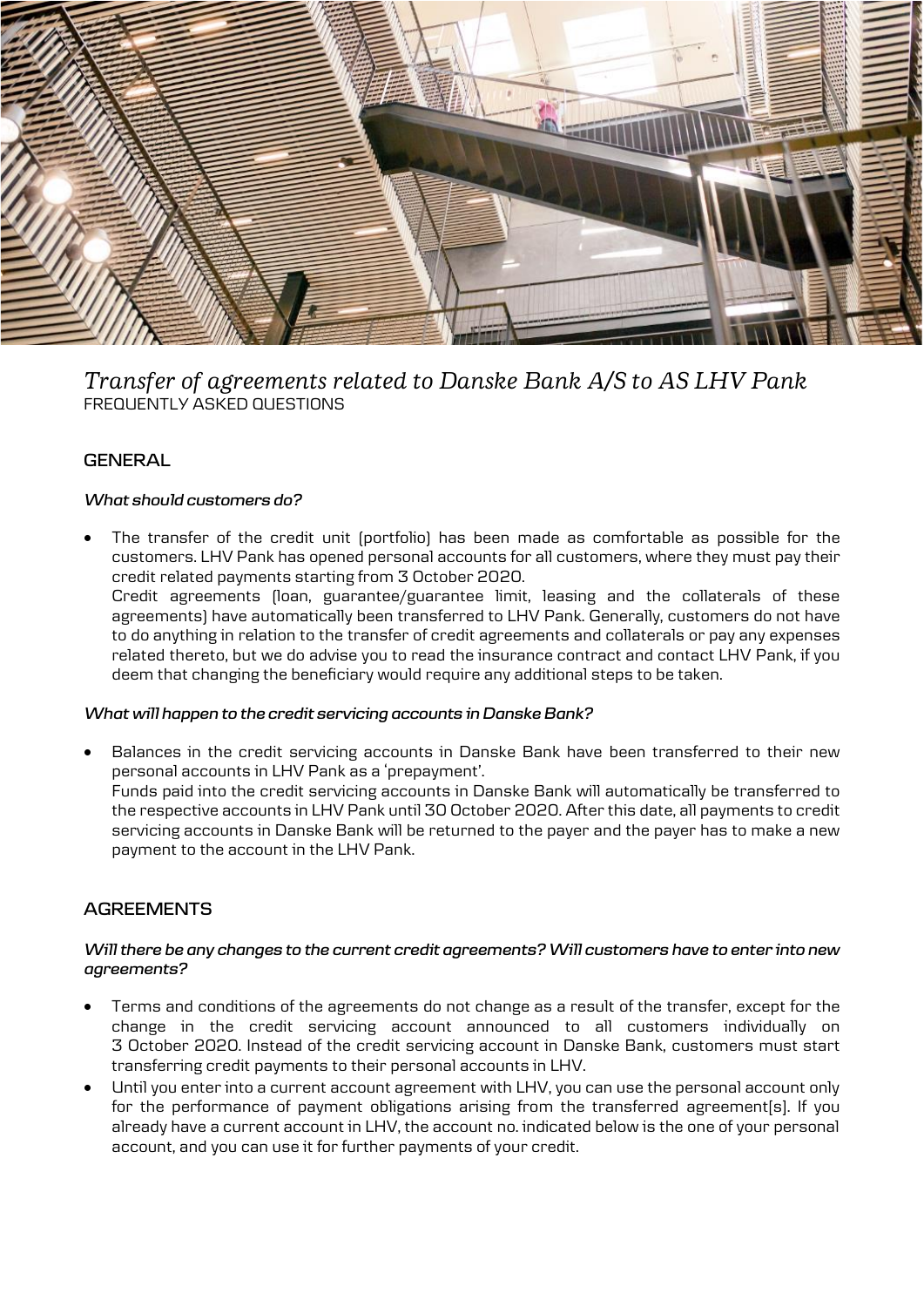It is not necessary to enter into a new credit agreement with LHV in relation to this transfer. However, as of 3<sup>rd</sup> October 2020 general terms and conditions, as well as pricelist of LHV apply.

## *Do clients have to open accounts in LHV?*

 Customers do not have to open accounts for credit servicing in LHV Pank themselves, as such accounts have been opened automatically. All customers can find information on their personal account numbers in LHV Pank, in the communication that was sent to them on 3 October 2020. Please contact LHV Pank if you have any further questions.

## *Do all amendments to credit agreements have to be discussed with LHV Pank in the future?*

All agreement amendment requests must be referred to LHV Pank after the transfer.

## *Do customers have to pay any fees for transfer of their credits to LHV Pank?*

Customers will not have to pay any fees in relation to the transfer of the credits.

## *Where will customers see the data related to their credit agreements (amount of monthly payment, loan balance, notices on changes in interest rates) in the future?*

 Please contact LHV Pank for further information, as the agreements have been transferred to LHV Pank. The basic data about the loan and leasing you can see in the internet bank or mobile app of the LHV Pank.

#### *When will Danske eBank be closed?*

 Danske eBank will remain open with limited functionality until 3 November 2020. After this date, the electronic services contract is deemed terminated by Danske Bank. We advise customers to save the necessary credit servicing account statements before Danske eBank is closed.

#### *Will collateral owners also be informed of the change?*

 Notice of the transfer has been sent to borrowers, surety providers/guarantors and other collateral providers known to the Danske Bank.

#### *What will happen to credit agreement collaterals?*

- All existing collaterals to loan, guarantee/guarantee limit and leasing contracts and all collateral contracts have been or will be transferred to LHV Pank soon; these contracts will remain in force under their existing terms and conditions and secure the obligations arising from the agreements.
- Customers not have to do anything in relation to the transfer of collateral or pay any expenses related thereto.

#### *Will the mortgages securing the credits be reregistered in the name of LHV Pank? Do customers have to do anything or pay any fees?*

 Yes, mortgages will be reregistered in the name of LHV Pank, but customers will not have to pay any fees for this. The relevant contractual arrangements will be made between LHV Pank and Danske Bank on 5 October, and the making of relevant registry entries may take three months as stated in Estonian legislation. If customers want to conclude transactions with their property during this period, they should contact LHV Pank.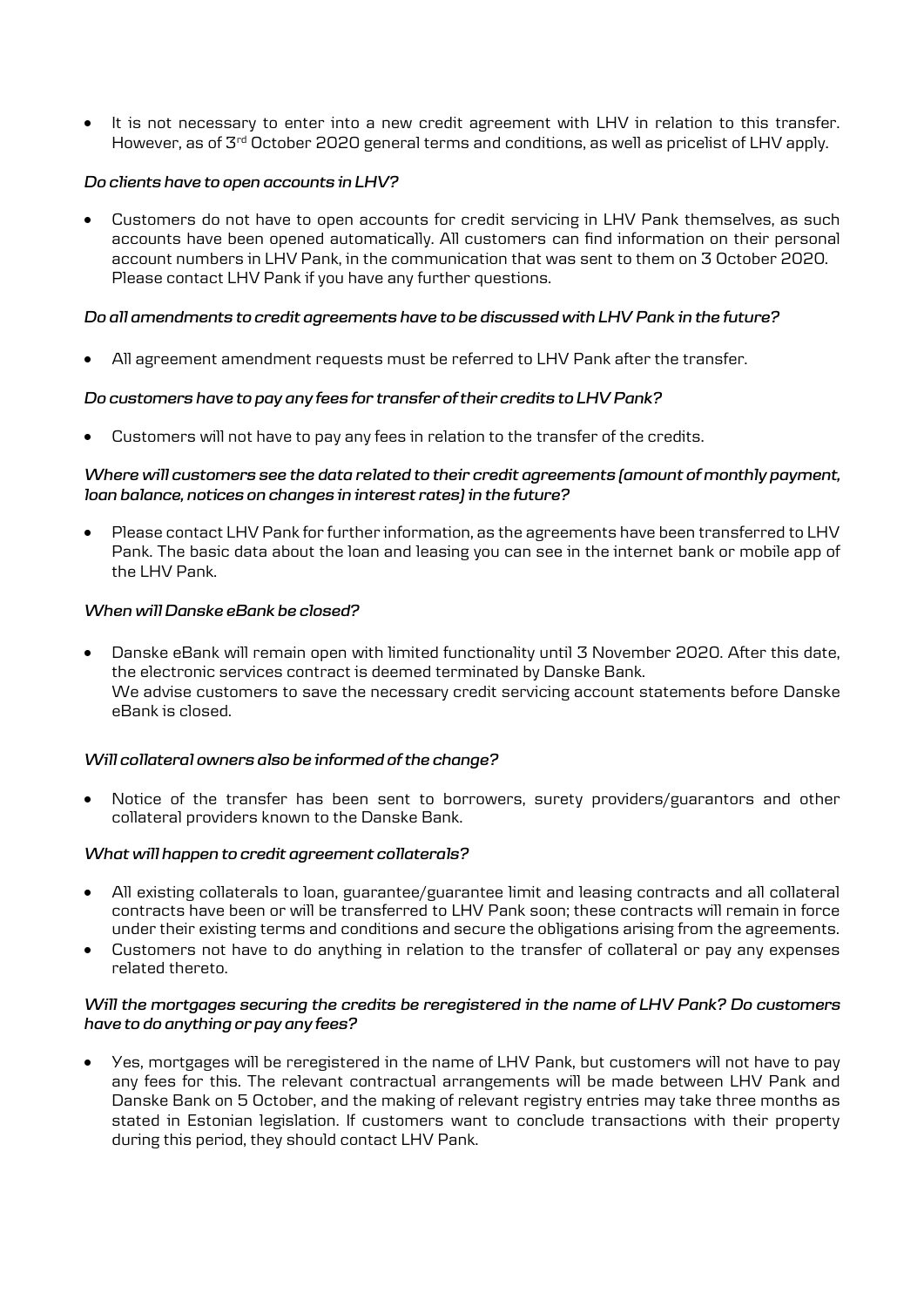## *What will happen to leased assets (vehicles, other assets)?*

 LHV Pank is now the lessor and the owner of the object of lease. The change of ownership of the leased asset(s) will be entered in the relevant register (e.g. the traffic register of the Estonian Road Administration) and the registration certificate(s) will also be replaced. Customers will not incur any expenses in relation to this.

The new registration certificate(s) will be delivered to the main user of the leased asset by regular post at the address known to the Road Administration (taken before postage from the Business register, to our knowledge).

## *What kind of information can clients request from Danske Bank after 3 October 2020?*

- Customers must contact LHV Pank in case of questions on all credits transferred to LHV Pank.
- Danske Bank transferred only valid credit agreements to LHV Pank. The data on expired credits is available in Danske eBank until 3 November 2020 and without any other agreement stating otherwise Danske Bank will unilaterally waive from expired mortgages or delete expired commercial pledges.
- Danske Bank contacts are available on the website [www.danskebank.lt/en/](http://www.danskebank.lt/en)contact

## *Do customers have to send effective insurance policies to LHV Pank?*

- The insurance policy of the collateral or the object of the lease agreement will remain valid until the policy expiry date. Danske Bank will inform the insurers of the new beneficiary. We do advise you to read the insurance contract and contact LHV Pank, if you deem that changing the beneficiary would require any additional steps to be taken.
- In the future, LHV Pank must be indicated as the beneficiary when a new insurance policy is taken out.

## **PERSONAL DATA PROCESSING**

#### *What kind of data has Danske shared about customers with LHV Pank?*

 The credit portfolio of Danske Bank was transferred to LHV Pank in a form of a business transfer. As a result, LHV Pank takes over Danske Bank's role as the creditor in credit agreements and the creditor in credit, leasing, collateral and other agreements. In the course of the transfer, all of the information and data that are related to such agreements and the parties thereto and that are necessary for LHV Pank as a creditor to fulfil its obligations as well as other legal obligations (e.g. prevention of money laundering and terrorist financing), were be transferred.

#### *How old are the data that were shared?*

 The age of the data shared depended on the business relationship transferred. As the entire valid business relationship was transferred, the transfer included all of the information and documents related to customer, credit and collateral agreements necessary for LHV Pank to fulfil its legal obligations.

#### *Do customers have the right to refuse to share their data?*

 Customers cannot refuse to share or hand over data in the course of the transfer of business. With the transfer of business, the transferee received all of the assets, agreements and rights and obligations related to the business. Data related to the business was also transferred. The transfer of business and its continued management would not be possible without transferring the data. Business transfer is a permissible and lawful operation, in the course of which data will be transferred to LHV Pank as the transferee of the business, on the basis of the legitimate interests of LHV Pank as the data controller and on compelling legitimate grounds. Such data processing